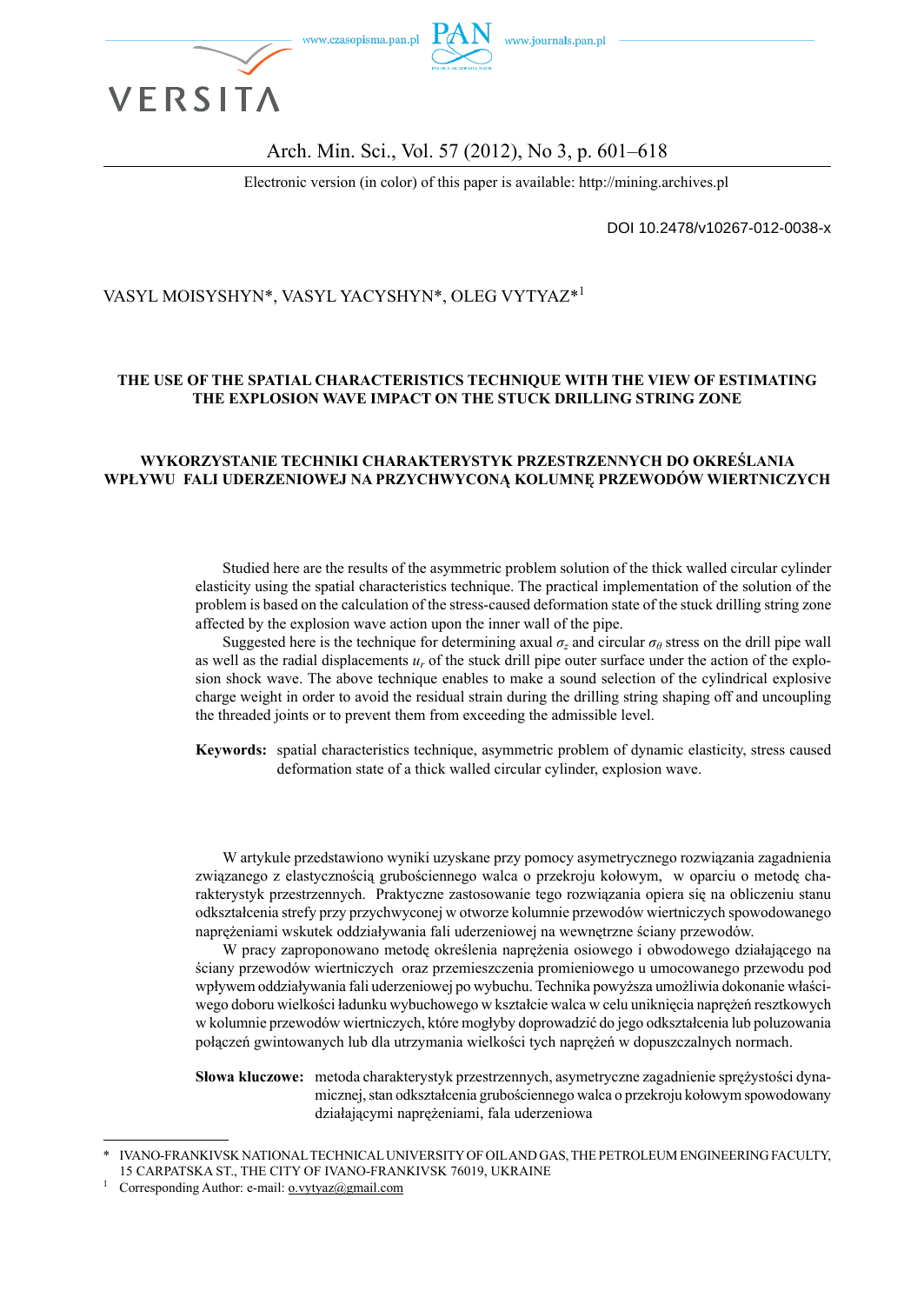

# **1. Topicality of the Problem Under Study**

As a rule, the elimination technology of the failures and complications arising in the course of the borehole construction envisages a successive application of a number of actions and means or their alternation. Such actions in the first head should be included: the drill string loosening and rotor aided turning, baths installation, the application of impulse action devices (jarring devices, vibration exciters, hydraulic hammers, and so forth), drilling string uncoupling and pulling it out by parts, drilling round the stuck zone of the pipe, the drilling mud circulation renewing and borehole flushing.

The predominant place among these techniques is taken by shot-firing operation and perforation that are based upon the use of explosion power. Paper (Moisyshyn, 1997) presents the analysis of the use of burning and explosion apparatus (BEA) designed for the stuck drilling string breakdown elimination by the Derzhkomgeologiya of Ukraine enterprises over the period of twenty-five years (1973-1997). Jack squibs and jack hammers have been used in 283 out of 506 wild cats where stuck drilling string occurred. It is established that the use of shot firing apparatus technique with the view of threaded joints uncoupling amounted to 78% of all cases of explosion power application, where as the shock firing technique application aimed at the drilling string "shaking" came to 18.4%, while the drilling string shear or breakage amounted to 5.7%, other shot firing technique application came to 5%, the perforation technique aimed at the drilling fluid circulation renewing or the next baths installation came to 2.8%. The total success in all cases of shot-firing technique application came to 89.5% while that of the perforation technique applied resulted in 87.5%.

Let's dwell in more detail on the use of the explosion technique aimed at pipes "shaking" and uncoupling.

*The use of the explosion technique for drilling string "shaking"* is practiced in case when the stuck drilling string is connected with pipes "sticking" to the borehole wall or the annular space partially filled up with loose rock. The above technique is based on the ability of shock waves to penetrate even though with attenuation through strong obstacles (in this case through the pipe wall) and, which is no less important, to exert the linear motion of the medium material in the direction of waves propagation. With a heterogeneous medium (and in his case the medium consists of a fluid and rock particles – sand and clay) during the braking time which occurs during wave propagation the particles are redistributed in the volume and small interstices are formed along them filled with fluid. In case of "sticking" the formation of these interstices may "take away" the forces that press the pipes to the rock equalizing the pressure around it, and with the circulation lost it may cause the renewing of the latter, and finally just brake its coupling with the rock, lessen the action of the forces necessary to pull out the drilling string on to the day surface.

The "shaking" technique is rather simple. After the turning operation, flushing and checking the pipes penetration ability the explosive is being lowered into the drilling string which is placed opposite the stuck zone. The drilling string is provided with a tension force aimed at pulling out the pipes and the torque in the direction of threaded joints tightening with the that during the explosion when the pipes are released of the holding forces to the maximum additional displacement freedom be supplied to them.

The above operation having been done the explosion is performed. The efficiency of shotfiring application to eliminate the similar failures is considerably greater if they are used instan-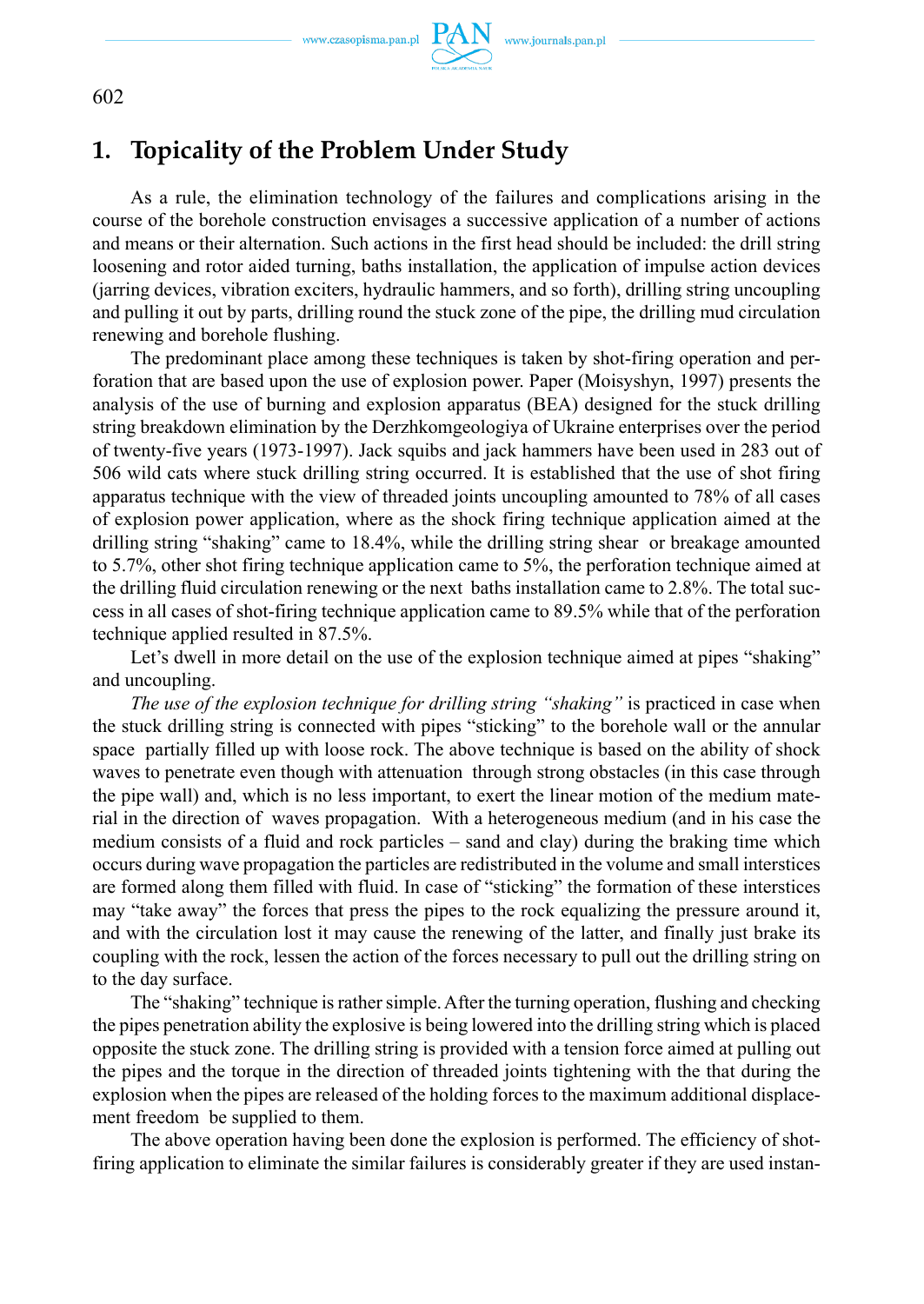

taneously. With time, as a rule, the elimination of failures conditions become more complicated as a result of the chemical processes and the action of other factors which contribute to increasing the forces responsible for holding the drilling string.

*Pipes explosion uncoupling technique* also consists of the similar operations (*Technical Rules …*, 1978). The stuck zone having been determined the jack squib is lowered in to the borehole at the pre-set depth after which the tension force and torque are applied to the pipes in the uncoupling direction. The tension will unload the clutch coupling, opposite to which the explosion is placed, of the pipes weight lessening the coupling friction forces to the minimum, and by means of the torque at the moment of explosion the turning is supplied to the drilling string. The tension value in the first approximation is determined by the weight of the drilling string upper section (to the stuck zone) while that of the torque by the one third of the torque number of revolutions which (according to the calculations) can be supplied to the drilling string of the given design and length when tightening the couplings.

The use of short jack squibs is reasonable (from 0.5 to 3 m long) which cover only one clutch coupling placed precisely opposite the object of operation. If the task is restricted by uncoupling only one coupling, then after the explosion the drilling string uncoupled section is pulled out.

But in case when the operations are carried out up to the complete elimination of failures, then without the drilling string being lifted through the uncoupled pipes a thorough flushing of borehole is done removing the forces that hold the pipes acting higher the uncoupling point after which the drilling string will be coupled again. The removing of a certain portion of forces after flushing and re-coupling enables to do the second uncoupling at a lower depth. The cycle of operation termed as "uncoupling – flushing – coupling – loosening – and the next uncoupling at a greater depth" sometimes repeated for several *times* under the favorable conditions will enable to completely release the stuck tool.

Therefore, the study of the drill pipes tension state an the determination of their radial displacements is an urgent task when carrying out explosion operations in the borehole with the view of stuck drilling string problems elimination without destructing the parts of the latter.

## **2. The Purpose and Problem Definition**

The purpose of the given study is the estimation of the stress caused deformation state (SDS) of the stuck drill pipe under the above mentioned conditions.

The annular space rock that interacts with the drilling string outer wall of  $r<sub>2</sub>$  radius (Fig. 1) will be simulated with the rock pressure force  $p_1$  and the elastic stress elements. The distributed force acting upon the outer wall of the pipe is expressed as the sum of two items

$$
p_3 = p_1 + p_2 \tag{1}
$$

where:

$$
p_1 = \rho_0 HA
$$
 — the pressure force rocks (*Construction of*..., 1990), Pa;  

$$
\rho_0
$$
 — rock specific weight, kg/m<sup>3</sup>;

 *H —* depth*,* m*;* 

*A* — horizontal burst opening factor;

$$
p_2 = \frac{k_0 u_r}{2\pi r_2 l}
$$
 - force component  $p_3$ , is connected with elastic properties of the rock, Pa;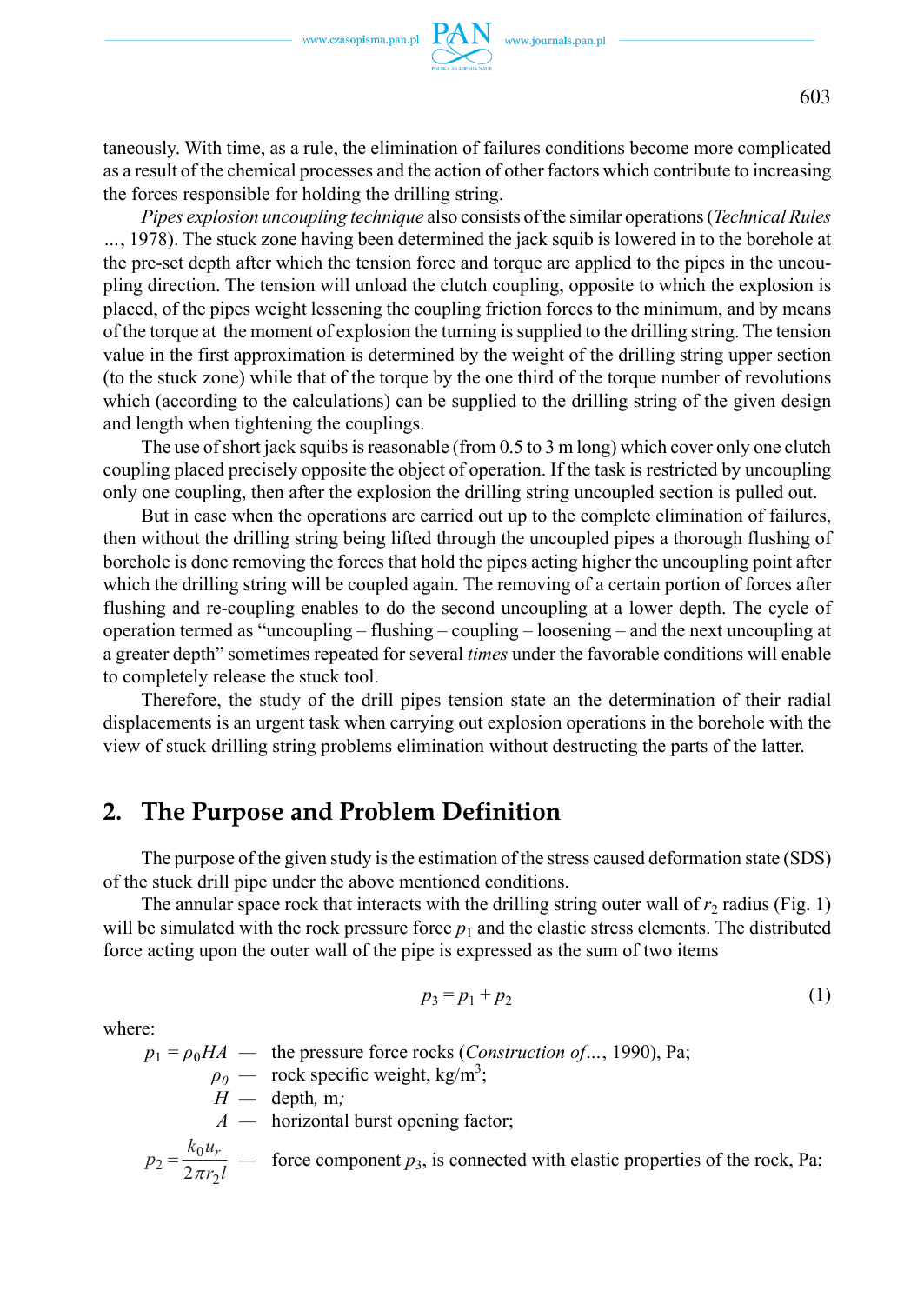www.czasopisma.pan.pl  $\Gamma$ 

 $\,$ www.journals.pan.pl



604

- $k_0$  rock rigidity factor, H/m;
- $\mu$  length of the stuck drilling string section, m;

*ur —* radial stuck pipe displacement.

Shock wave pressure  $p(t)$  onto the pipe inner wall of  $r_1$  radius is assumed using the equation

$$
p(t) = \begin{cases} p_m \frac{t}{\theta_1}, & 0 \le t \le \theta_1; \\ \frac{t - \theta_1}{\theta_2}, & t \le \theta_1 \end{cases}
$$

where

- $p_m$  is the impulse pressure amplitude, Pa;
- $\theta_1$  impulse increase time, sec;
- $\theta_2$  the typical loading decrease time, sec.



Fig. 1. Calculation diagram

In the cylindrical system of coordinates  $r$ ,  $z$ ,  $\theta$  for rotationally symmetrical case when the variables are the function of coordinates *r*, *z*, the motion equation can be given as*:*

$$
\frac{\partial \sigma_r}{\partial r} + \frac{\partial \tau_{rz}}{\partial z} + \frac{\sigma_r - \sigma_\theta}{r} = \rho \frac{\partial^2 u_r}{\partial t^2}
$$
 (2)

$$
\frac{\partial \tau_{rz}}{\partial r} + \frac{\partial \sigma_2}{\partial z} + \frac{\tau_{rz}}{r} = \rho \frac{\partial^2 u_z}{\partial t^2}
$$
 (3)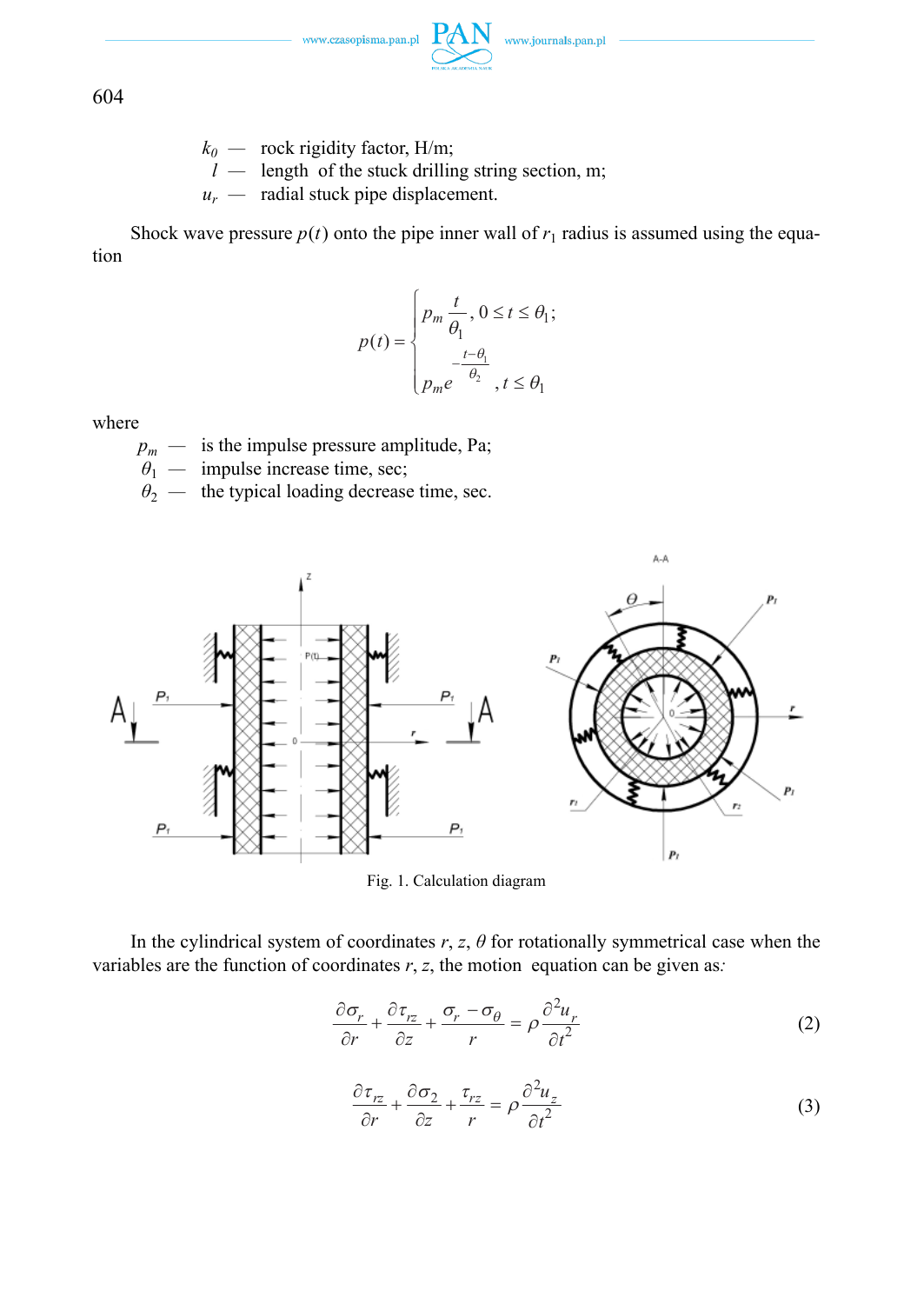$\hspace*{2.5cm}\text{www.czasopisma.pan.pl}\ \underset{\hspace{2.2cm}\longrightarrow\hspace{2.2cm} }{P\hspace{-0.2cm}\not\!\!\!\!\! A N}\quad \text{www.journals.pan.pl}$ 

605

To obtain closed combined to equations (2), (3) we shall add the following equations written on the basis of Hooks law:

$$
\sigma_r = \lambda \Omega + 2\mu \frac{\partial u_r}{\partial r},
$$
  
\n
$$
\sigma_z = \lambda \Omega + 2\mu \frac{\partial u_z}{\partial z},
$$
  
\n
$$
\sigma_\theta = \lambda \Omega + 2\mu \frac{u_r}{r},
$$
  
\n
$$
\tau_{rz} = \mu \left( \frac{\partial u_r}{\partial z} + \frac{\partial u_z}{\partial r} \right)
$$
\n(4)

where

- $λ, μ$  of steel are the Lame's constants;
- $u_r$ ,  $u_z$  the axes *r* and *z* longitudinal displacements respectively;
	- Ωvolumetric deformation which is expressed by the formula

$$
\Omega = \frac{\partial u_r}{\partial r} + \frac{u_r}{r} + \frac{\partial u_z}{\partial z} \tag{5}
$$

As is seen, the problem is defined in two-dimensional mode. Its solution will be sought in a mixed form (in the stresses  $\sigma_r$ ,  $\sigma_z$ ,  $\sigma_\theta$ ,  $\tau_{rz}$  and displacements in  $u_r$ ,  $u_z$ ).

The initial conditions will be assumed as follows:

$$
-u_r(r,0) = u_z(r,0) = 0 \tag{6}
$$

 $-$  stress distribution *σ<sub>r</sub>* and *σ<sub>θ</sub>* along the cylinder thickness is taken from the Lame's problem solution (*Handbook…*, 1988) for a thick walled cylinder loaded all over its outer surface

$$
\sigma_r(r, 0) = -\frac{r_2^2}{r_2^2 - r_1^2} \left( 1 - \frac{r_1^2}{r^2} \right) p_1,
$$
\n
$$
\sigma_\theta(r, 0) = -\frac{r_2^2}{r_2^2 - r_1^2} \left( 1 + \frac{r_1^2}{r^2} \right) p_1,
$$
\n(7)

$$
\sigma_z(r,0) = 0, \quad \tau_{rz}(r,0) = 0 \tag{8}
$$

The boundary conditions are assumed to be as follows:

– for the drill pipe inner side  $(r = r_1, 0 \le z \le l)$ 

$$
\sigma_r(r_1, t) = p(t), \quad \tau_{rz}(r_1, t) = 0 \tag{9}
$$

– for the drill pipe outer side  $(r = r_2, 0 \le z \le l)$ 

$$
\sigma_r(r_2, t) = p_3, \quad \tau_{rz}(r_2, t) = 0 \tag{10}
$$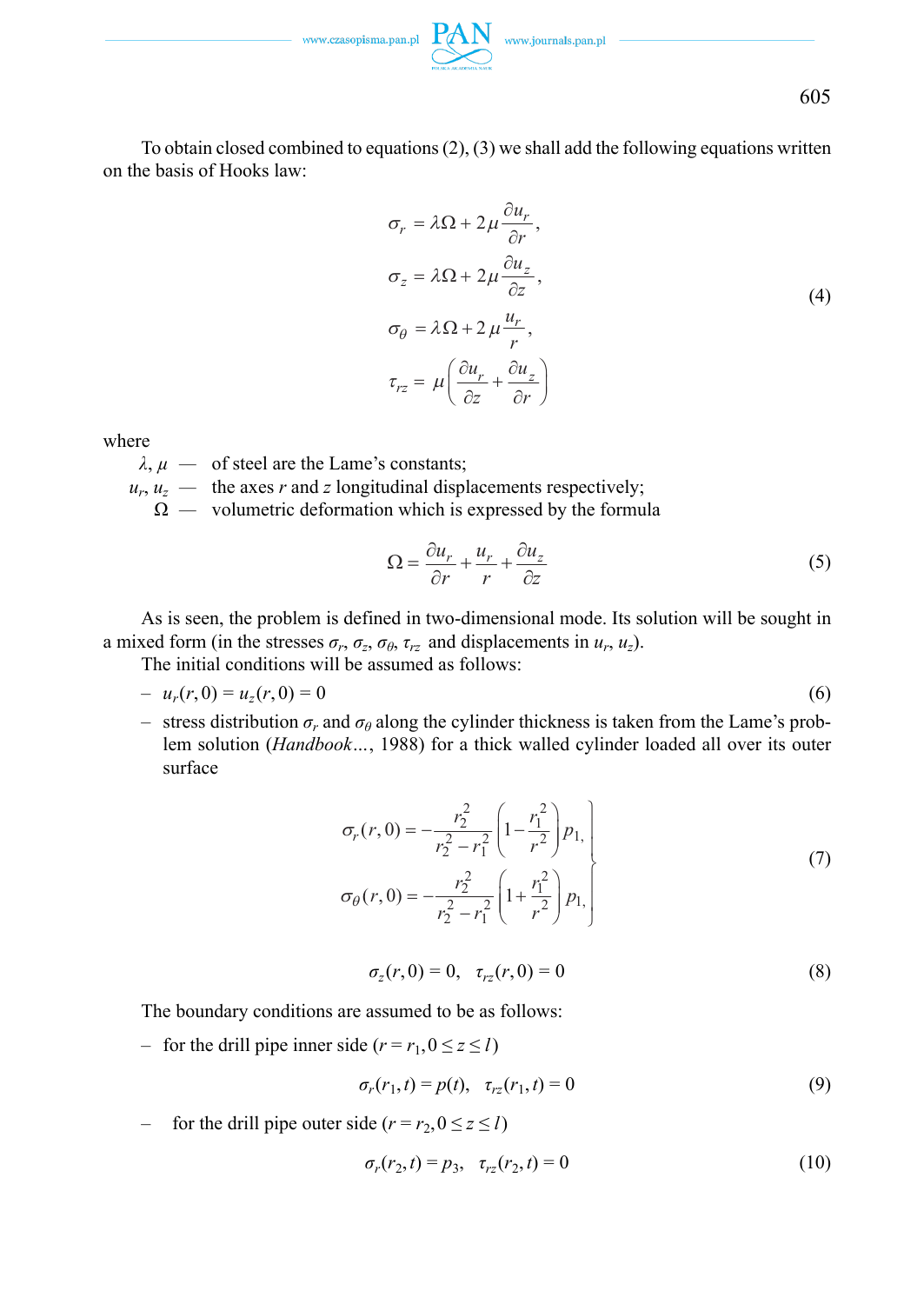



Fig. 2. The drill pipe section under test for which the boundary conditions are set

– for the edge surface  $(z = 0, r_1 \le r \le r_2)$  and  $z = l, r_1 \le r \le r_2$ )

$$
\sigma_r(0,t) = 0, \tau_{rz}(0,t) = 0 \n\sigma_r(l,t) = 0, \tau_{rz}(l,t) = 0
$$
\n(11)

– for angular points  $1, 2, 3, 4$  (fig. 2) observed are the boundary conditions for the respective surfaces (the inner or the outer) and edges. So, for instance, for point 1 (fig. 2) we obtain

$$
\sigma_r(r_2, t) = p_3, \quad \sigma_z(0, l) = 0, \quad \tau_{rz}(0_1, t) = 0 \tag{12}
$$

# **3. Deducing Distinctive Equation**

To clear up the distinctive features of stress caused deformation state (SDS) the drill pipe zones were made stuck in the conditions under study, problem (3)-(12) will be solved by means of a spatial properties technique (Moisyshyn, 2009; Sabodash, 1971) which was for the first time suggested by R. Clifton (Cliffton, 1968) for solving plane problems related to elasticity dynamic theory. For which the combined equations  $(2)-(5)$  together with the starting  $(6)-(8)$  and final (8)-(12) conditions should be expressed as distinctive equations in the dimensionless form.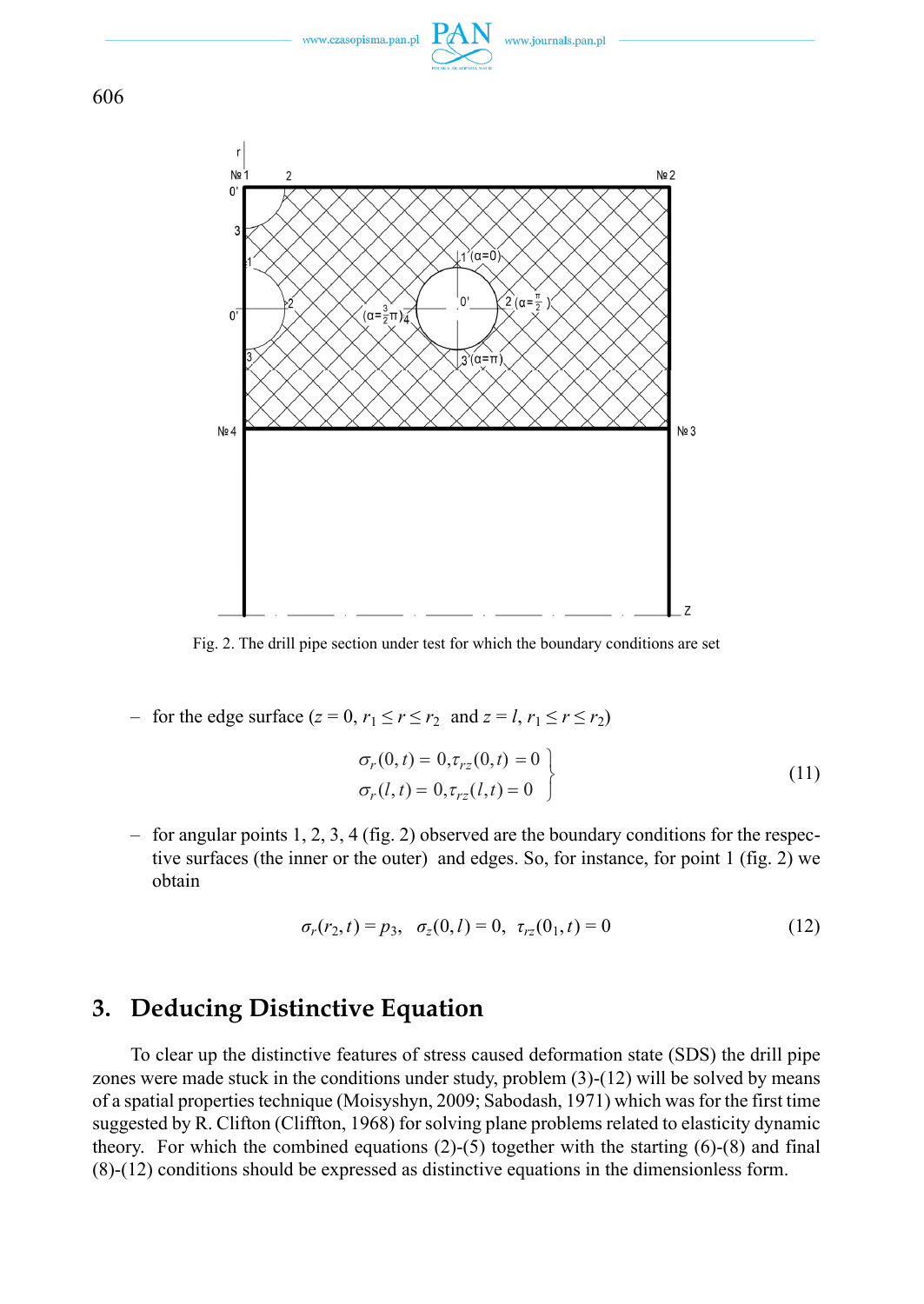First of all, let's write down the ratios (2)-(5) in the dimensionless form. For this we shall add and subtract the expression used for elasticity  $\sigma_r$  and  $\sigma_z$ ; the R. Hook's law equation obtained will be differentiated according to time; the dimensionless values will be introduced according to the formula:

$$
\overline{r} = \frac{r}{h}, \ \overline{z} = \frac{z}{h}, \ \overline{t} = \frac{at}{h},
$$
\n
$$
p = \frac{\sigma_r + \sigma_z}{2\rho a^2}, \ \rho = \frac{\sigma_r - \sigma_z}{2\rho a^2}, \ \sigma = \frac{\sigma_\theta}{\rho a^2}, \ \tau = \frac{\tau_{rz}}{\rho a^2};
$$
\n
$$
\overline{u}(\overline{r}, \overline{z}, \overline{t}) = \frac{1}{a} \frac{\partial u_r}{\partial t}, \ \overline{V}(\overline{r}, \overline{z}, \overline{t}) = \frac{1}{a} \frac{\partial u_z}{\partial t};
$$
\n
$$
a = \sqrt{\frac{\lambda + 2\mu}{\rho}}, \ b = \sqrt{\frac{\mu}{\rho}}, \ \gamma = \frac{a}{b} > 1
$$

where

- $h$  the typical dimension (in this case the cylinder thickness),
- *a* waves expansion velocity,
- *b* waves shifting velocity,
- *ρ* drill pipe material density.

After performing the above mentioned operation combined equations will be obtained in the dimensionless form:

$$
u_{t} - p_{r} - q_{r} - \tau_{z} = \frac{p+q-\sigma}{r},
$$
  
\n
$$
v_{t} - p_{z} + q_{z} - \tau_{r} = \frac{\tau}{r},
$$
  
\n
$$
\frac{\gamma^{2}}{\gamma^{2}-1}p_{t} - u_{r} - v_{z} = \frac{\gamma^{2}-2}{\gamma^{2}-1} \frac{u}{r},
$$
  
\n
$$
\gamma^{2}q_{t} - u_{r} - v_{z} = 0,
$$
  
\n
$$
\frac{\gamma^{2}}{\gamma^{2}-2} \sigma_{t} - u_{r} - v_{z} = \frac{\gamma^{2}}{\gamma^{2}-2} \frac{u}{r},
$$
  
\n
$$
\gamma^{2} \tau_{t} - u_{z} - v_{r} = 0
$$
  
\n(13)

where the indices denote a partial differentiation according to the above mentioned argument.

Let's re-arrange the combined equations (13) to acquire a symmetric form. For which we shall find the difference between equation five and equation three of the combined equations. After determining the expressions for  $u/r$ , let's substitute it in equation three. Then we shall obtain the combined equations whose matrixes according to  $t$ ,  $r$ ,  $z$  prove to be symmetrical: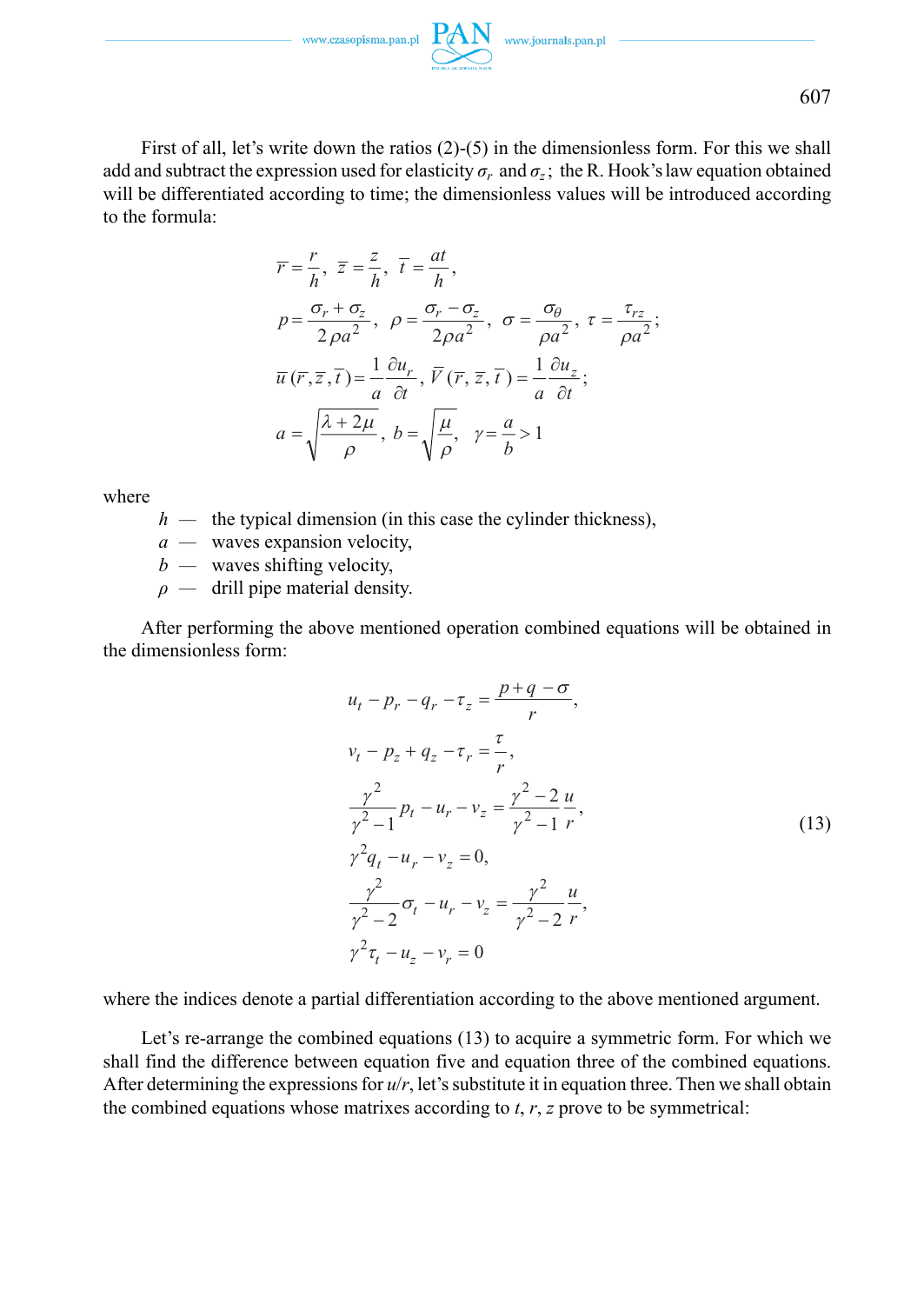

$$
u_{t} - p_{r} - q_{r} - \tau_{z} = \frac{p+q-\sigma}{r},
$$
\n
$$
v_{t} - p_{z} + q_{z} - \tau_{r} = \frac{\tau}{r}
$$
\n
$$
\frac{\gamma^{4}}{3\gamma^{2} - 4} p_{t} - \frac{\gamma^{2}(\gamma^{2} - 2)}{3\gamma^{2} - 4} \sigma_{t} - u_{r} - v_{z} = 0,
$$
\n
$$
\gamma^{2} q_{t} - u_{r} + v_{z} = 0,
$$
\n
$$
\frac{\gamma^{2}(\gamma^{2} - 2)}{3\gamma^{2} - 4} p_{t} + \frac{\gamma^{2}(\gamma^{2} - 1)}{3\gamma^{2} - 4} \sigma_{t} = \frac{u}{r},
$$
\n
$$
\gamma^{2} \tau_{t} - u_{z} - v_{r} = 0
$$
\n(14)

The next stage in distinctive equations development is fairly completely presented in the paper (Sabodash, 1971). Here we shall put down only the results of the above stage – combined equations in functions increase:

$$
\delta u - \frac{k}{2r} \delta p - \frac{k}{2r} \delta \sigma + \frac{k}{2r} \delta \sigma = \frac{a_1 - a_3}{2} - \frac{b_2 - b_4}{2} - \frac{k}{2} (p_r + q_r + \tau_z),
$$
  
\n
$$
\delta v - \frac{k}{2r} \delta \tau = \frac{a_2 - a_4}{2} + \frac{b_1 - b_3}{2} - \frac{k}{2} (p_z - q_z + \tau_r),
$$
  
\n
$$
\frac{\gamma^2 - 2}{\gamma^2 - 1} \frac{k}{2r} \delta u + \frac{\gamma^2}{\gamma^2 - 1} \delta p = \frac{a_1 + a_2 + a_3 + a_4}{2} - \frac{\gamma^2 - 2}{\gamma^2} \frac{k}{2} (u_r + v_z) + \frac{\gamma^2 - 2}{\gamma^2} (v_r^2 - 1) r
$$
  
\n
$$
\gamma^2 \delta q = \frac{a_1 + a_2 + a_3 + a_4}{2} + \frac{\gamma^2 - 2}{\gamma^2} \frac{k}{2} (u_r - v_z),
$$
  
\n
$$
\frac{k}{2r} \delta u + \frac{\gamma^2 (\gamma^2 - 2)}{3\gamma^2 - 4} \delta p - \frac{\gamma^2 (\gamma^2 - 1)}{3\gamma^2 - 4} \delta \sigma = -\frac{k}{r} u,
$$
  
\n
$$
\gamma \delta \tau = \frac{b_1 - b_2 + b_3 - b_4}{2} - \frac{k}{2\gamma} (u_z + v_r)
$$
 (15)

where

$$
a_i = -\frac{k}{2} S_1(\alpha_i) - W_1(\alpha_i),
$$
  

$$
b_i = -\frac{k}{2} S_2(\alpha_i) - W_2(\alpha_i)
$$

 $S_1(\alpha_i)$ ,  $W_1(\alpha_i)$ ,  $S_2(\alpha_i)$ ,  $W_2(\alpha_i)$  — the expressions that are determined by the correlation along the b-characteristics (Cliffton, 1968; Sabodash, 1971).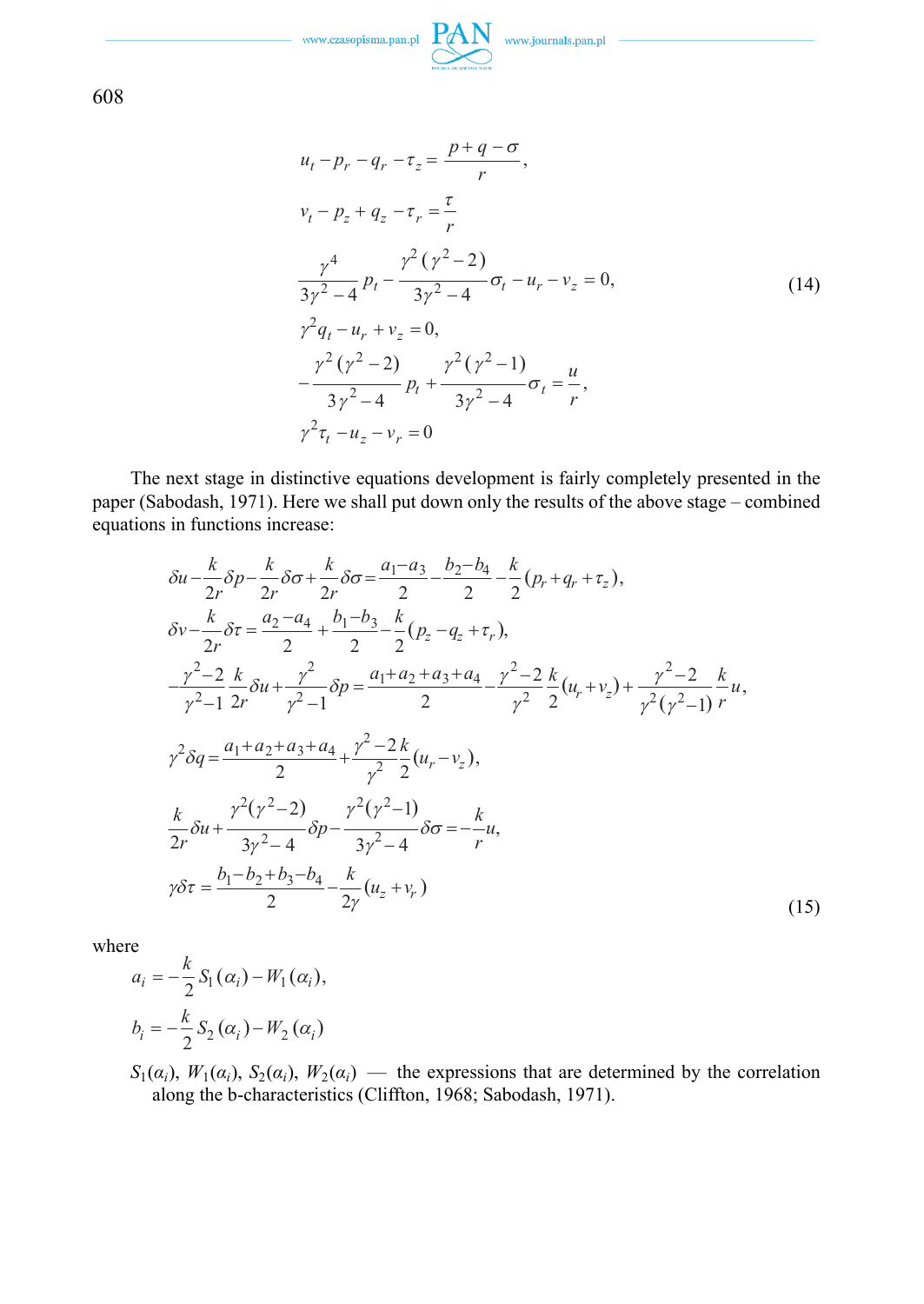

Let's write down these expressions in detail:

$$
W_1(O) = (u'-u_1) + (p'-p_1) + (q'-q_1),
$$
  
\n
$$
W_1\left(\frac{\pi}{2}\right) = (v'-v_2) + (p'-p_2) - (q'-q_2),
$$
  
\n
$$
W_1(\pi) = -(u'-u_3) + (p'-p_3) + (q'-q_3),
$$
  
\n
$$
W_1\left(\frac{3}{2}\pi\right) = -(v'-v_4) + (p'-p_4) - (q'-q_4)
$$
\n(16)

$$
S_{1}(0) = -\frac{\gamma^{2} - 2}{\gamma^{2}} v_{z1} - \tau_{z1} - \frac{\gamma^{2} - 2}{\gamma^{2}} \left(\frac{u}{r}\right)_{1} + \left(\frac{p+q-\sigma}{2}\right)_{1},
$$
  
\n
$$
S_{1}\left(\frac{\pi}{2}\right) = -\frac{\gamma^{2} - 2}{\gamma^{2}} u_{r2} - \tau_{r2} - \frac{\gamma^{2} - 2}{\gamma^{2}} \left(\frac{u}{r}\right)_{2} - \left(\frac{\tau}{r}\right)_{2},
$$
  
\n
$$
S_{1}(\pi) = -\frac{\gamma^{2} - 2}{\gamma^{2}} v_{z3} + \tau_{z3} - \frac{\gamma^{2} - 2}{\gamma^{2}} \left(\frac{u}{r}\right)_{3} + \left(\frac{p+q-\sigma}{r}\right)_{3},
$$
  
\n
$$
S_{1}\left(\frac{3}{2}\pi\right) = -\frac{\gamma^{2} - 2}{\gamma^{2}} u_{r4} + \tau_{r4} - \frac{\gamma^{2} - 2}{\gamma^{2}} \left(\frac{u}{r}\right)_{4} + \left(\frac{\tau}{r}\right)_{4}
$$
 (17)

Indices 1, 2, 3, … denote that the variable values are to be taken in the appropriate point (fig. 2). Mention should be made that it is necessary to draw the attention to the fact that *r* value is not to be considered constant in points 1, 3.

Further, we find the expressions  $a_1 + a_3$ ,  $a_1 - a_3$ ,  $a_2 + a_4$ , ...

$$
a_1 + a_3 = -\frac{k}{2} \Big[ S_1(0) + S_1(\pi) \Big] - \Big[ W_1(0) + W_1(\pi) \Big]
$$

After performing the corresponding substitutions and grouping we shall obtain the folloving:

$$
a_1 + a_3 = \frac{\gamma^2 - 2}{\gamma^2} - \frac{k}{2} (v_{z1} + v_{z3}) + \frac{\gamma^2 - 2}{\gamma^2} - \frac{k}{2} \left[ \left( \frac{u}{r} \right)_1 + \left( \frac{u}{r} \right)_3 \right] + (u_1 - u_3) +
$$
  
+ 
$$
\frac{k}{2} \left[ \left( \frac{p+q-\sigma}{r} \right)_1 - \left( \frac{p+q-\sigma}{r} \right)_3 \right] + (p_1 + p_3) + (q_1 + q_3) + \frac{k}{2} (\tau_{z1} - \tau_{z3}) - 2(p+q)
$$
 (18)

In the same way other expressions can also be obtained  $(a_2 + a_4, a_1 - a_3, \ldots)$ .

The correlation of the type (18) contains the value of the function and their derivatives in points 1, 2, 3, 4 (fig. 2). It is necessary to express them through the functions and their derivatives in point  $O'(r, z)$ .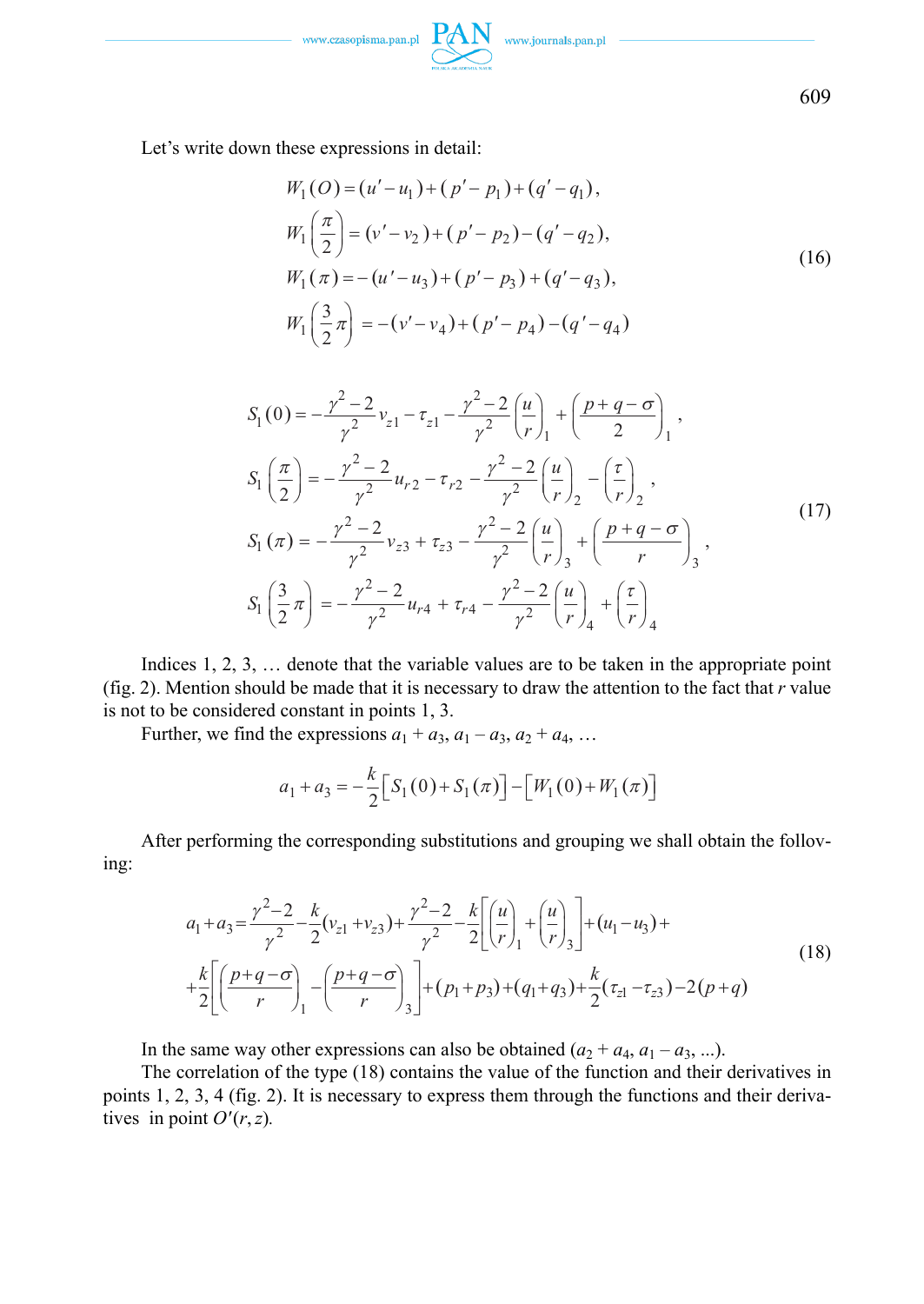The correlation included in (18) we shall re-arrange in the expressions given below:

$$
f(r + ck, z) - f(r - ck, z),
$$
  
\n
$$
f(r + ck, z) + f(r - ck, z),
$$
  
\n
$$
f_r(r, z + ck) - f_r(r, z - ck),
$$
  
\n
$$
f_r(r, z + ck) + f_r(r, z - ck)
$$
\n(19)

where  $1$  – for the outer cone,  $c = \begin{cases} \frac{1}{\gamma} - \text{for the inner cone} \end{cases}$  $=\begin{cases} 1- \\ 1 \end{cases}$  $=\left\{\frac{1}{\gamma}-\right\}$ 

It is also possible to find the expression obtained as a result of the – commutation of *z* and *r*. Function  $f(r, z)$  up to Taylor's series round point  $O'(r, z)$  chows that expression (19) differ from the values given below in the terms of  $O(k^3)$  order:

$$
2ckfr(r, z), 2f(r, z) + (ck)2 frr(r, z), 2ck2 frz(r, z), 0
$$
\n(20)

After performing the necessary re-arrangements we obtain combined equations for the inner point that differ from the one given in paper (Sabodash, 1971):

$$
\delta u - \frac{k}{2r} \delta p - \frac{k}{2r} \delta q + \frac{k}{2r} \delta \sigma = -\frac{\gamma^2 - 2}{\gamma^2} \frac{k^2}{2r^2} u + \frac{\gamma^2 - 2}{\gamma^2} \frac{k^2}{2r} u_r + \frac{k^2}{2} u_{rr} + \frac{k^2}{2\gamma^2} u_{zz} + \frac{\gamma^2 - 1}{\gamma^2} \frac{k^2}{2} v_{rz} + \frac{k}{r} (p + q - \sigma) + k (p_r + q_r + \tau_z),
$$
\n
$$
\delta v - \frac{k}{2r} \delta \tau = \frac{\gamma^2 - 2}{\gamma^2} \frac{k^2}{2r} u_z + \frac{\gamma^2 - 1}{\gamma^2} \frac{k^2}{2} u_{rz} + \frac{k^2}{2\gamma^2} v_{rr} + \frac{k^2}{2} v_{zz} + \frac{k^2}{\gamma^2 - 1} \frac{k^2}{2r} \delta u + \frac{\gamma^2}{\gamma^2 - 1} \frac{k}{2r} \delta u + \frac{\gamma^2}{\gamma^2 - 1} \delta p = \frac{\gamma^2 - 2}{\gamma^2 - 1} \frac{k}{r} u + k (u_r + v_z) - \frac{k^2}{2r^2} (p + q - \sigma) + \frac{k^2}{2r} (p_r + q_r - \sigma_r + \tau_z) + \frac{k^2}{2} (p_r + q_{rr} + p_{zz} - q_{zz} + 2\tau_z),
$$
\n
$$
\gamma^2 \delta q = k (u_r - v_z) - \frac{k^2}{2r^2} (p + q - \sigma) + \frac{k^2}{2r} (p_r + q_r - \sigma_r - \tau_z) + \frac{k^2}{2} (p_{rr} + q_{rr} - p_{zz} + q_{zz}),
$$
\n
$$
\frac{k}{2r} \delta u + \frac{\gamma^2 (\gamma^2 - 2)}{3\gamma^2 - 4} \delta p - \frac{\gamma^2 (\gamma^2 - 1)}{3\gamma^2 - 4} \delta \sigma = -\frac{k}{r} u,
$$
\n
$$
\gamma^2 \delta \tau = k (u_z + v_r) + \frac{k^2}{2r} (p_z + q_z - \sigma_z + \tau_r) + \frac{k^2}{2} (2p_{rz} + \tau_{rr} + \tau_{zz}) - \frac{k^2}{2r^2} \tau
$$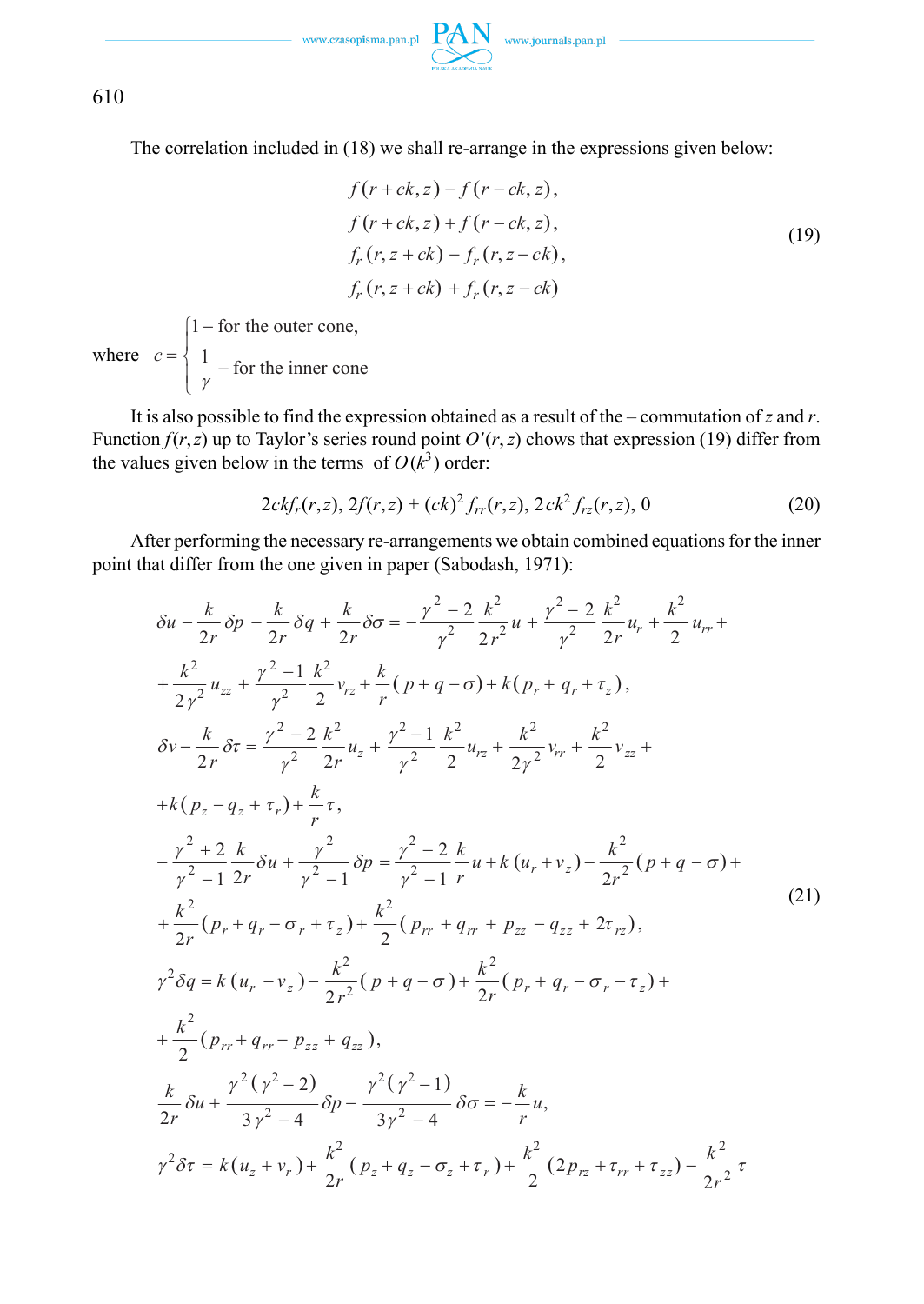While developing the distinctive equation for the surfaces and angular points it should be taken into consideration that some b-characteristics pass beyond the area of investigation and they are to be excluded from combined equations (15).

Given below are the combined equations for left edge surface (fig. 2). From equation (15)  $a_4$  and  $b_4$  must be excluded. For which we shall add the first and the sixth, the second and the third equation and subtract the fourth equation from the second one. And the fifth equation will be left without any changes.

Then we shall obtain:

$$
\delta v - \gamma^2 \delta q - \frac{k}{2r} \delta \tau = -\frac{a_1 + a_3}{2} + \frac{b_1 - b_3}{2} + a_2 - \frac{\gamma^2 - 2}{\gamma^2} \frac{k}{2} (u_r - v_z) - \frac{k}{2} (p_z - q_z + \tau_r),
$$
  
\n
$$
-\frac{\gamma^2 - 2}{\gamma^2 - 1} \frac{k}{2r} \delta u + \delta v + \frac{\gamma^2}{\gamma^2 - 1} \delta p - \frac{k}{2r} \delta \tau = \frac{a_1 + a_3}{2} + \frac{b_1 - b_3}{2} + a_2 +
$$
  
\n
$$
+\frac{\gamma^2 - 2}{\gamma^2} \frac{k}{(\gamma^2 - 1)} u - \frac{\gamma^2 - 2}{\gamma^2} \frac{k}{2} (u_r + v_z) - \frac{k}{2} (p_z - q_z + \tau_r),
$$
  
\n
$$
\delta u - \frac{k}{2r} \delta p - \frac{k}{2r} \delta q + \frac{k}{2r} \delta \sigma + \gamma \delta \tau = \frac{a_1 - a_3}{2} + \frac{b_1 + b_3}{2} +
$$
  
\n
$$
+ b_2 - \frac{k}{2} (u_z + v_r) - \frac{k}{2} (p_r + q_r + \tau_z),
$$
  
\n
$$
\frac{k}{2r} \delta u + \frac{\gamma^2 (\gamma^2 - 2)}{3 \gamma^2 - 4} \delta p - \frac{\gamma^2 (\gamma^2 - 1)}{3 \gamma^2 - 4} \delta \sigma = -\frac{k}{r} u
$$
\n(22)

As the values of  $a_1 + a_3$ ,  $a_1 - a_3$ , ... are known it is possible to find  $a_1, a_2, a_3, a_4, \ldots$ . In so doing it is necessary to bear it in mind that he re-arrangements must provide the accuracy of  $O(k^3)$ .

The combined equation s for an arbitrary point on the left edge surface (with the exclusion of angular points) are obtained from the equation (22) by substituting into them expressions  $a_1 + a_3, a_1 - a_3, \ldots$ 

$$
\delta v - \gamma^2 \delta q - \frac{k}{2r} \delta \tau = -k (u_r - v_z - p_z + q_z - \tau_r) + \frac{\gamma^2 - 2}{\gamma^2} \frac{k^2}{2r} u_z +
$$
  
+ 
$$
\frac{\gamma^2 - 1}{\gamma^2} \frac{k^2}{2} u_{rz} + \frac{k^2}{2} (v_{zz} - p_{rr} - q_{rr} + p_{zz} - q_{zz}) + \frac{k^2}{2\gamma^2} v_{rr} +
$$
  
+ 
$$
\frac{k^2}{2r^2} (p + q - \sigma) - \frac{k^2}{2r} (p_r + q_r - \sigma_r - \tau_z) + \frac{k}{r} \tau,
$$
  
- 
$$
\frac{\gamma^2 - 2}{\gamma^2 - 1} \frac{k}{2r} \delta u + \delta v + \frac{\gamma^2}{\gamma^2 - 1} \delta p - \frac{k}{2r} \delta \tau = \frac{\gamma^2 - 2}{\gamma^2 - 1} \frac{k}{r} u + k (u_r + v_z + p_z - q_z + \tau_r) +
$$
  
+ 
$$
\frac{\gamma^2 - 2}{\gamma^2} \frac{k^2}{2r} u_z + \frac{\gamma^2 - 1}{\gamma^2} \frac{k^2}{2} u_{rz} + \frac{k^2}{2\gamma^2} v_{rr} + \frac{k^2}{2} (v_{zz} + p_{rr} + q_{rr} + p_{zz} - q_{zz} + 2\tau_{rz}) -
$$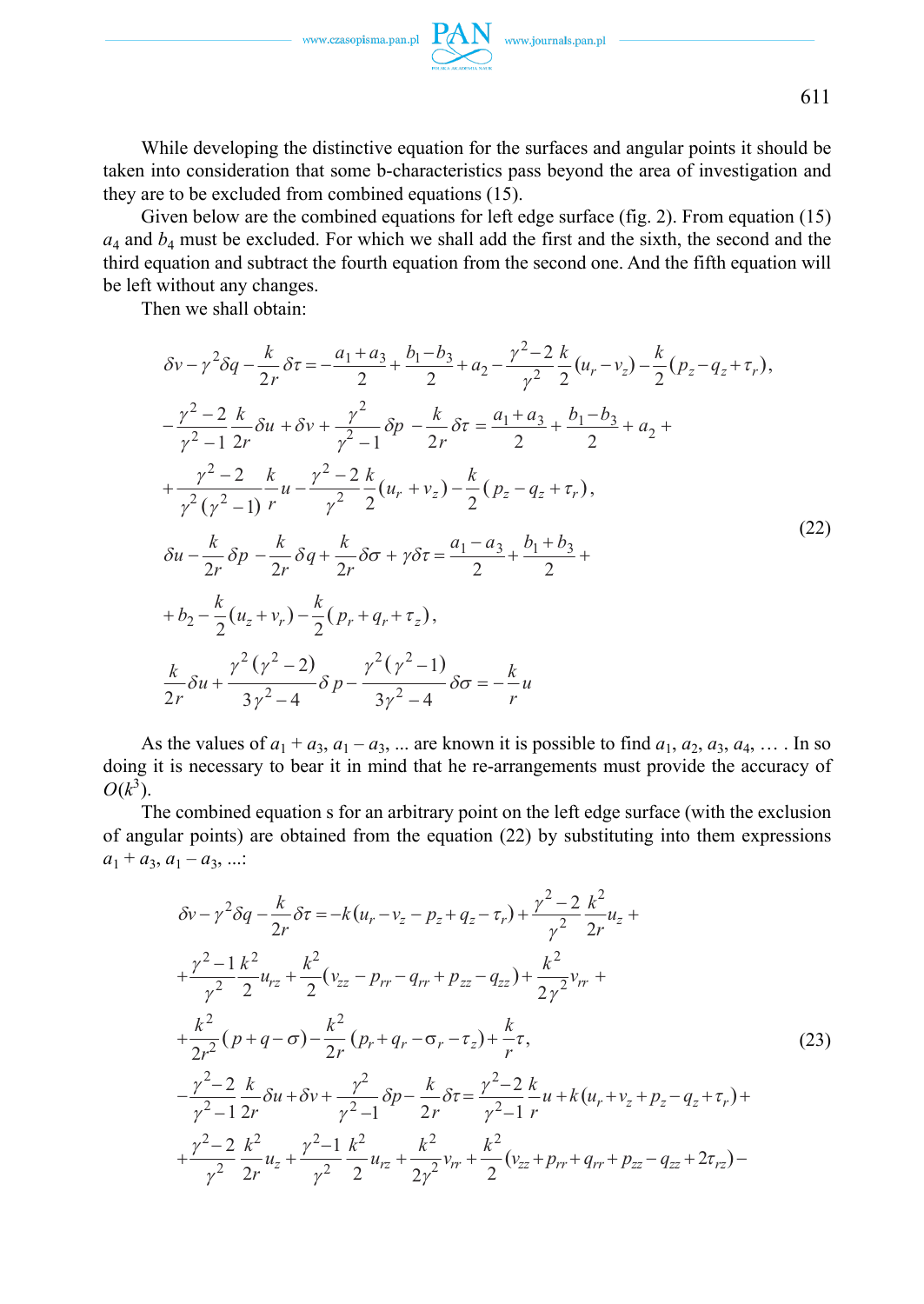

$$
-\frac{k^2}{2r^2}(p+q-\sigma)+\frac{k^2}{2r}(p_r+q_r-\sigma_r+\tau_z)+\frac{k}{r}\tau,
$$
  
\n
$$
\delta u-\frac{k}{2r}\delta p-\frac{k}{2r}\delta q+\frac{k}{2r}\delta \sigma+\gamma \delta \tau=-\frac{\gamma^2-2}{\gamma^2}\frac{k^2}{2r}u+\frac{\gamma^2-2}{\gamma^2}\frac{k^2}{2r}u_r+\frac{k^2}{2}u_{rr}+\frac{k^2}{2\gamma^2}u_{zz}+\frac{k}{\gamma}(u_z+v_r)+\frac{\gamma^2-1}{\gamma}\frac{k^2}{2}v_{rz}+\frac{k}{r}(p+q-\sigma)+
$$
  
\n
$$
k(p_r+q_r+\tau_z)+\frac{k^2}{2\gamma r}(p_z+q_z-\sigma_z+\tau_r)+\frac{k^2}{2\gamma}(2p_{rz}+\tau_{rr}+\tau_{zz})-\frac{k^2}{2\gamma r^2}\tau,
$$
  
\n
$$
\frac{k}{2r}\delta u+\frac{\gamma^2(\gamma^2-2)}{3\gamma^2-4}\delta p-\frac{\gamma^2(\gamma^2-1)}{3\gamma^2-4}\delta \sigma=-\frac{k}{r}u
$$

In order to obtain closed combined equations it is necessary to write down two more equation that we shall equate under the edge conditions.

In the same way it is possible to obtain an equation for other surfaces.

When developing the combined equations for angular point number 1 (fig. 2) from equation  $(15)$ ,  $a_1$ ,  $b_1$ ,  $a_4$ ,  $b_4$  are necessary to be excluded, as these b-characteristics pass beyond the area of investigation. In so doing two equations are obtained which for some type of edge condition may be insufficient (Cliffton, 1968). An additional (the third) equation can be obtained directly from the ratios on b-characteristics.

After performing all the re-arrangements the combined distinctive equation for the first angular point will be like:

$$
\left(1+\frac{\gamma^{2}-2}{\gamma^{2}-1}\right)\delta u-\delta v-\left(\frac{\gamma^{2}}{\gamma^{2}-1}+\frac{k}{2r}\right)\delta p-\frac{k}{2r}\delta q+\frac{k}{2r}\delta \sigma+\left(\gamma+\frac{k}{2r}\right)\delta \tau=
$$
\n
$$
=\left(\frac{\gamma^{2}-2}{\gamma^{2}-1}\frac{k}{r}+\frac{\gamma^{2}-2}{\gamma^{2}}\frac{k^{2}}{2r^{2}}\right)u-k(u_{r}+v_{z}+p_{z}-q_{z}-p_{r}-q_{r}+\tau_{r}-\tau_{z})+\n+ \frac{\gamma^{2}-2}{\gamma^{2}}\frac{k^{2}}{2r}(u_{r}-u_{z})+\frac{k}{\gamma}(u_{z}+v_{r})+\frac{k^{2}}{2}(u_{rr}-p_{rr}-q_{rr}-v_{zz}-p_{zz}+q_{zz}-2\tau_{rz})+\n+ \frac{k^{2}}{2\gamma^{2}}(u_{zz}-v_{rr})-\frac{\gamma^{2}-1}{\gamma^{2}}\frac{k^{2}}{2}(u_{rz}-v_{rz})+\frac{k}{r}\left(1+\frac{k}{2r}\right)\times(p+q-\sigma)-\n- \frac{k^{2}}{2r}(p_{r}+q_{r}-\sigma_{r}+\tau_{z})+\frac{k^{2}}{2\gamma r}(p_{z}+q_{z}-\sigma_{z}+\tau_{r})+\frac{k^{2}}{2\gamma}(2p_{rz}+\tau_{rr}+\tau_{zz})-\frac{k}{r}\left(1+\frac{k}{2\gamma r}\right)\tau,
$$
\n
$$
\delta u+\delta v-\frac{k}{2r}\delta p-\left(\gamma^{2}+\frac{k}{2r}\right)\delta q+\frac{k}{2r}\delta \sigma-\frac{k}{2r}\delta \tau=-\frac{\gamma^{2}-2}{\gamma^{2}}\frac{k^{2}}{2r^{2}}u-\n-k(u_{r}-p_{r}-q_{r}-\tau_{r}-v_{z}-p_{z}+q_{z}-\tau_{z})+\frac{\gamma^{2}-2}{\gamma^{2}}\frac{k^{2}}{2r}(u_{r}+u_{z})+\n+ \frac{\gamma^{2}-2}{\gamma^{2}}\delta \tau-\frac{k}{2r}\delta \tau-\frac{k}{2r}\delta \tau-\frac{k}{r}\delta \tau+\frac{k}{r}\delta \tau.
$$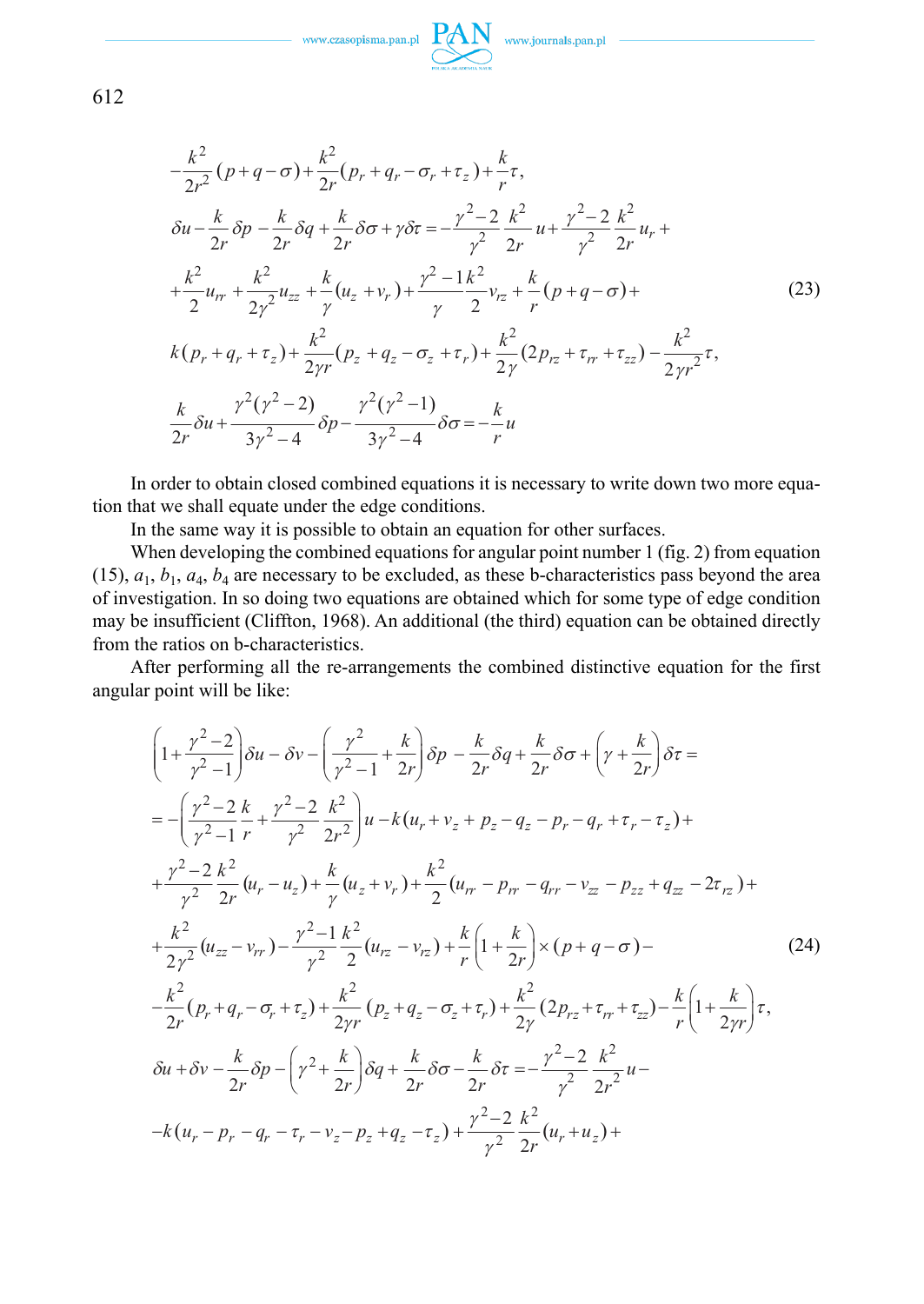$\begin{picture}(120,110) \put(0,0){\vector(1,0){100}} \put(15,0){\vector(1,0){100}} \put(15,0){\vector(1,0){100}} \put(15,0){\vector(1,0){100}} \put(15,0){\vector(1,0){100}} \put(15,0){\vector(1,0){100}} \put(15,0){\vector(1,0){100}} \put(15,0){\vector(1,0){100}} \put(15,0){\vector(1,0){100}} \put(15,0){\vector(1,0){100}} \put(15,0){\vector(1,0){100$ 

$$
+\frac{k^{2}}{2}(u_{rr} - p_{rr} - q_{rr} + v_{zz} + p_{zz} - q_{zz}) + \frac{k^{2}}{2\gamma^{2}}(u_{zz} + v_{rr}) + \frac{\gamma^{2} - 1}{\gamma^{2}}\frac{k^{2}}{2}(u_{rz} + v_{rz}) + + \frac{k}{r}\left(1 + \frac{k}{2r}\right) \cdot (p + q - \sigma) - \frac{k^{2}}{2r}(p_{r} + q_{r} - \sigma_{r} - \tau_{z}) + \frac{k}{r}\tau - \frac{k^{2}}{\gamma}(\tau_{rr} - \tau_{zz}),
$$
\n
$$
\frac{k}{2r}\delta u + \frac{\gamma^{2}(\gamma^{2} - 2)}{3\gamma^{2} - 4}\delta p - \frac{\gamma^{2}(\gamma^{2} - 1)}{3\gamma^{2} - 4}\delta \sigma = -\frac{k}{r}u
$$
\n(24)

The next three (or four) equations we shall obtain under the edge condition. By analogy it is possible to equate for other angular points.

## **4. Numerical Presentation of Partial Derivatives**

The left equations (21), (23), (24) members include partial derivatives which are to be expressed as a distinctive one. With the view of providing the accuracy of the problem solution of the order  $O(h^3)$  it is necessary and sufficient that the remainder in the distinctive formulas for calculating the first and second derivatives be  $O(h^2)$  and  $O(h)$  respectively. Such accuracy will be achieved by means of a three-point diagram. It is better to use centered differences. In case if some of the points happen to appear on the boundary of the area of investigation it is necessary to use one-sided differences.

Let's write down the formulas for calculating partial derivatives using centered differences

$$
f_r(m,n) = \frac{1}{2\Delta r} \Big[ f(m+1,n) - f(m-1,n) \Big] - O(\Delta r^2),
$$
  
\n
$$
f_{rr}(m,n) = \frac{1}{\Delta r^2} \Big[ f(m+1,n) - 2f(m,n) + f(m-1,n) \Big] - O(\Delta r^2),
$$
\n
$$
f_{rz}(m,n) = \frac{1}{4\Delta r \Delta z} \Big[ f(m+1,n+1) - f(m-1,n+1) - f(m+1,n-1) + f(m-1,n-1) \Big]
$$
\n(25)

And with the use of one-sided differences

$$
f_r(m,n) = \frac{1}{2\Delta r} \Big[ -3f(m,n) + 4f(m+1,n) - f(m+2,n) \Big] + O(\Delta r^2),
$$
  
\n
$$
f_{rr}(m,n) = \frac{1}{\Delta r^2} \Big[ f(m,n) - 2f(m+1,n) + f(m+2,n) \Big] - O(\Delta r),
$$
\n
$$
f_{rz}(m,n) = \frac{1}{2\Delta r \Delta z} \Big[ f(m+1,n+1) - f(m+1,n-1) - f(m,n+1) + f(m,n-1) \Big]
$$
\n(26)

for the points of surface  $m = 1, 1 \le n \le n_f$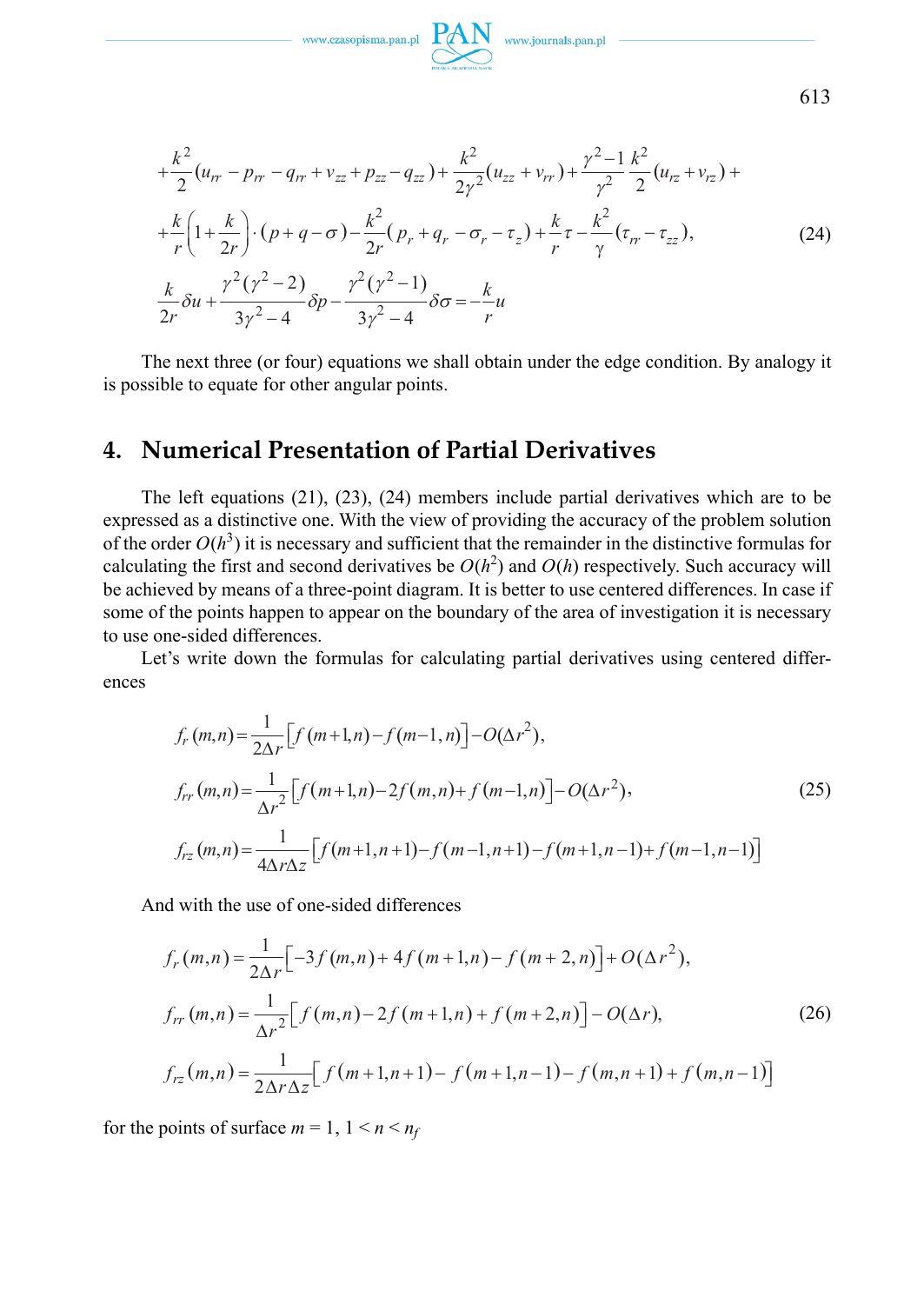

$$
f_{rz}(m,n) = \frac{1}{\Delta r \Delta z} \Big[ f(m+1,n+1) - f(m+1,n) - f(m,n+1) + f(m,n) \Big]
$$

for angular point  $m = 1$ ,  $n = 1$ .

By changing *r* to *z* it is possible to write down the formulas for determining the derivatives using independent variable *z*.

It may seem that the higher is the order of the distinctive formulas used to find the derivatives the more accurate will the general solution be. However, as is seen from the numerous experiments, the use of distinctive diagrams of a higher accuracy order is not expedient. Equation (15) accuracy as well as the calculation accuracy of derivatives must correlate. The violation of this principle will lead to either instability or the lessening of problem solution accuracy.

# **5. Numerical Example. The Investigation of the Stress Caused Stuck Drill Pipe Zone**

Equations (21), (23), (24) and others together with the boundary conditions form closed combined equations which can be solved relatively functions increase. Using the worked out algorithm the program has been created which enables to find the drill pipe stress caused state parameter at fixed time as well as stress and displacements (as a time function) at pre-set cylinder points. With the view of checking up the accuracy and stability of the problem solution at every step according to time the total cylinder strength and the work done which were compared, and in this way the error was determined.

The calculation was performed using the following initial data:

Pressure impulse amplitude  $p_m = 0.2 \cdot 10^6$  Pa; impulse increase time  $\theta_1 = 20 \cdot 10^{-6}$  s; representative pressure drop time  $\theta_2 = 80 \cdot 10^{-6}$  s; Young module  $E = 0.19 \cdot 10^{-6}$  MPa; Pausson coefficient *v* = 0.27; drill pipe material density  $\rho$  = 0.774 · 10<sup>4</sup> kg/m<sup>3</sup>; stuck medium material density  $\rho_0 = 0.2 \cdot 10^4$  kg/m<sup>3</sup>; upper stuck boundary  $H = 1.000$  m; horizontal burst out open coefficient  $A = 0.57$ ; stuck section length  $l = 10$  m; rock rigidity coefficient  $k_0 = 50 \cdot 10^6$  N/m.

Pipes geometric characteristics are given in Table 1.

TABLE 1

| <b>Cipher</b> | External diameter $D$ , mm | Internal diameter d, mm | Wall thickness $\Delta$ , mm |
|---------------|----------------------------|-------------------------|------------------------------|
| DC-178        | 178                        | 80                      |                              |
| $DC-203$      | 203                        | 80                      | 615                          |
| $SDP-114x10$  | 14                         | 94                      |                              |
| $SDP-140x10$  | 140                        | 20                      |                              |

Pipes geometric characteristics

Calculation results show that the circular stress amplitudes lessening on the inner surface  $(r = r_1)$  of the stuck pipe leads to the change in the dependence mode

During the impulse acting time (0.2 millisecond) stress amplitudes  $\sigma_{\theta}$  are rather great and after the impulse action ceases the process become stable with the amplitude three times less.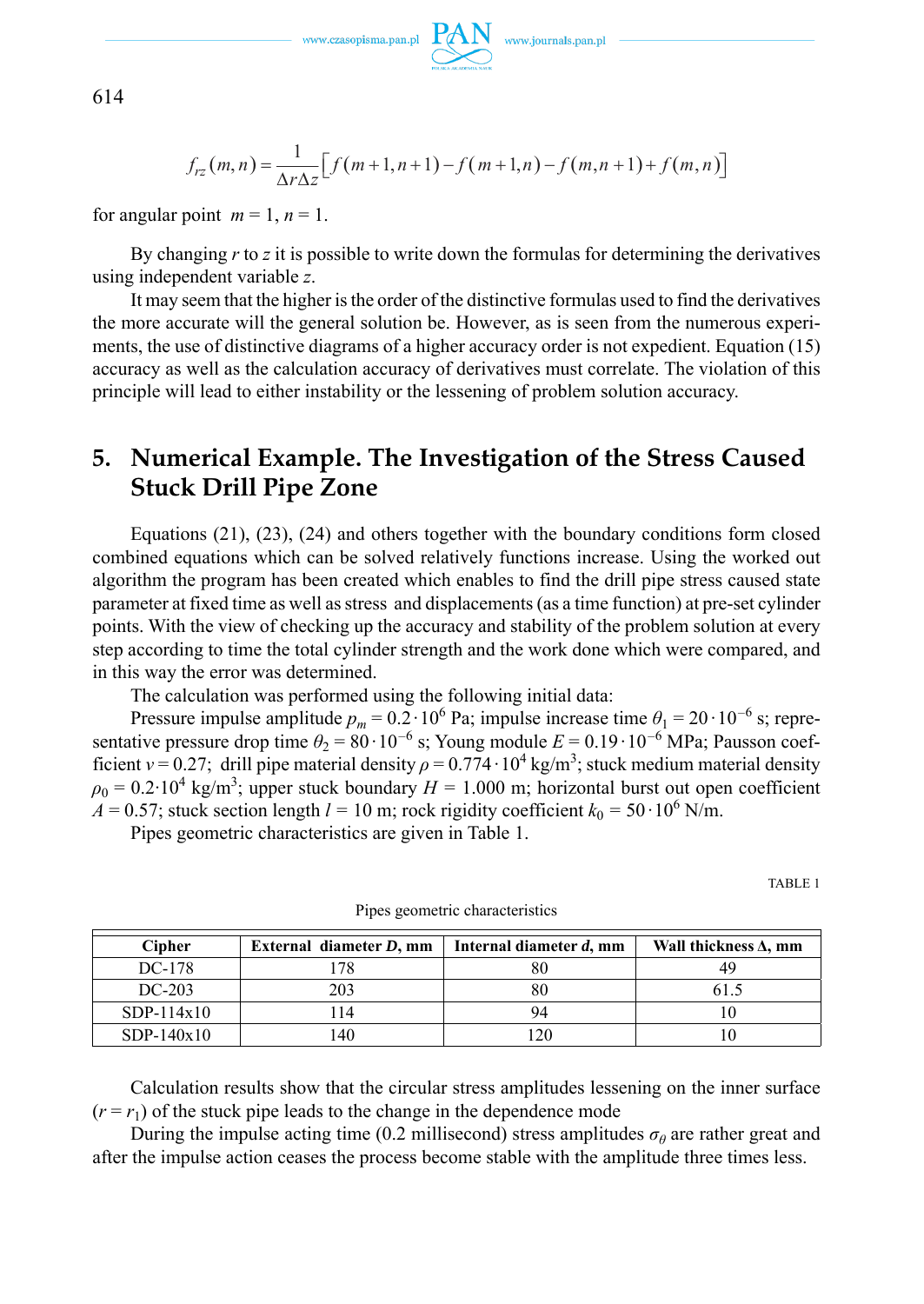www.czasopisma.pan.pl

The process is in the same way described by means of dependence diagrams *ur*(*t*)*.* For the period of the impulse action the pipe "breathes" with the amplitudes 5-6 times greater than in the oscillations stable mode. This is what contributes to releasing the stuck drilling string zone.

Studying the diagrams in figures 3, 4 we can see pipe wall thickness  $\Delta$  substantially effects the stress axial σz and circular  $\sigma_\theta$  amplitudes on the pipe outer wall. Thus, for drill collars (DC) the above mentioned stresses prove to be 5-6 times less than the corresponding stresses for steel drill pipes (SDP).

The radial displacements  $u_r$  of the pipe outer surface with the pre-set excitation parameters (fig. 5) show considerably bigger values for SDP-114 $\times$ 10, SDP-140 $\times$ 10 if compared to DC-178, DC-203, which proves the possibility of destructing the stringy overlapping in these cases.

The appearance of subharmonics in the diagrams  $\sigma_{\theta}(r_2, t)$ ,  $u_r(r_2, t)$  may be accounted for the waves reflecting from the outer and inner surfaces of the pipe.

Time change diagrams of dimensionless cylinder strength (fig. 6) are used for the estimation of the wave process converging. It is clear that the less is the pipe rigidity the greater energy it is able to accumulate. By comparing the total cylinder self-energy with the work done by the shock wave to deform the cylinder the calculation error can be estimated (in our case it was not more than 2.3%). As diagrams  $W(t)$  are given within the space of time equal to 1 msec., they so far



Fig. 3. Time change diagrams of axial stress  $\sigma$ <sup>z</sup> on the stuck pipe outer surface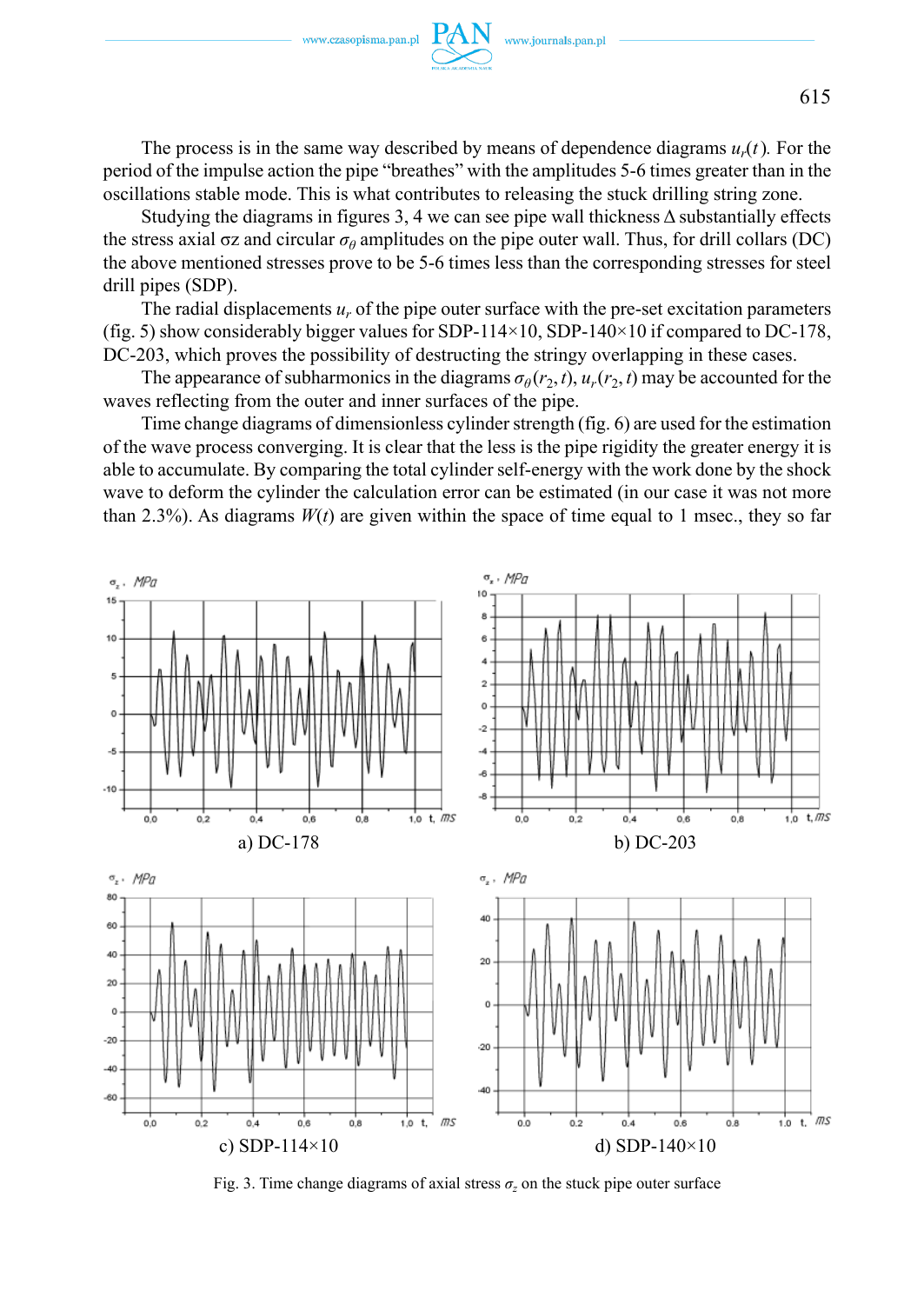don's show the representative process damping which is stipulated by the partial loss of energy to do the work aimed at stringy lessening that is overlapped by stuck medium. And in case the process happens to be divergent, a sharp increase in the total self-energy and the availability of imbalance between energy and work is observed.



Fig. 4. Time change diagrams of circular stress  $\sigma_{\theta}$  on the stuck pipe outer surface

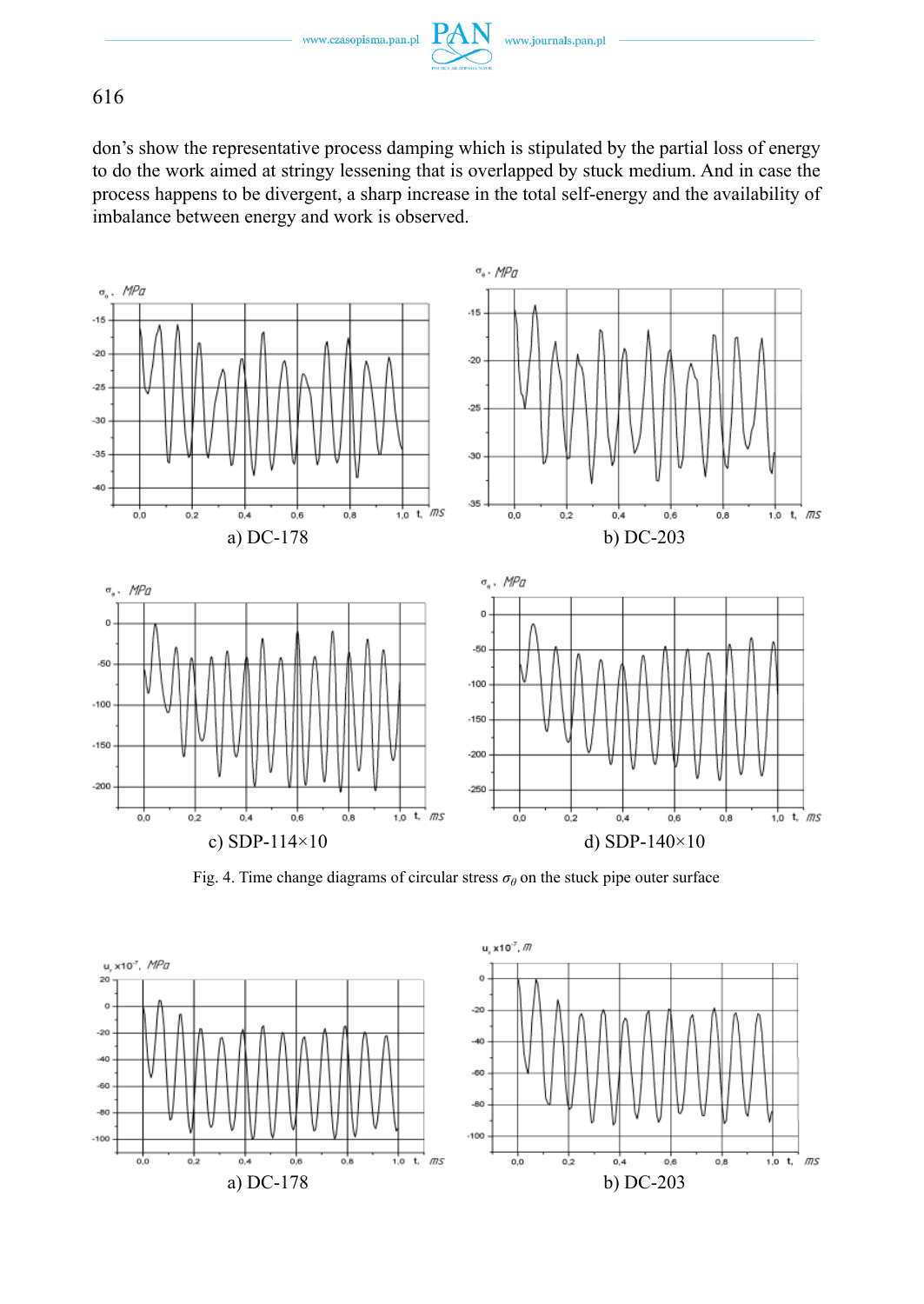



Fig. 5. Time change diagrams of radial displacements  $u_r$  of the stuck pipe outer surface



Fig. 6. Time change diagrams of dimensionless total self-energy *W* of the stuck pipe